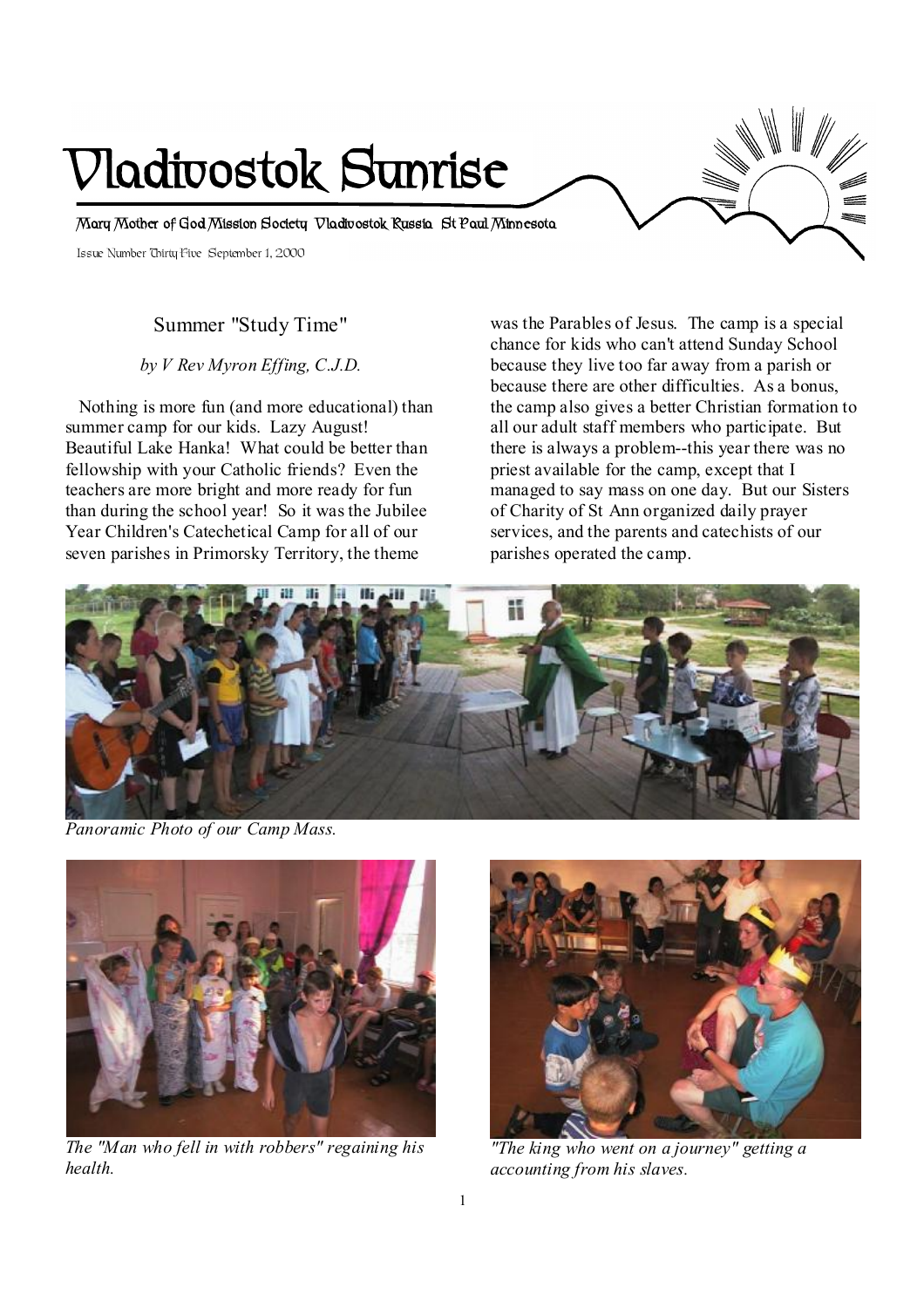

*Lazarus about to be raised from the dead while Martha and Mary look on.* 

*A "pilgrim" explaining the Jubilee Year pilgrimages and the relic of the True Cross.* 



**Remember "Mary Mother of God Mission Society" in your will.**  2

# The Youth Conference for Jubilee Year 2000

 The Far Eastern Catholic Youth Conference which was held in Khabarovsk was very successful this year. The theme of the conference was "Christ our Teacher". Every day'stheme was another aspect of the teachings of Jesus. My day's theme was "Christ the Teacher of Mercy". Other conference topics included marriage, chastity, religious vocations, alcoholism, the Bible, apologetics, and NFP.



*Fr Vladimir Sek SVD, pastor in Blagoveschensk, discussing defending your faith with the older group.* 

*Sister Alicia Gonzales speaking about her vocation.* 



The classes on marriage were lead by a volunteer couple from Spain. Fr Vladimir Sek from Blagoveschensk helped with Apologetics and Alcoholism. Kristina Pavlova, the coordinator of the Women's Support Centers in Vladivostok, spoke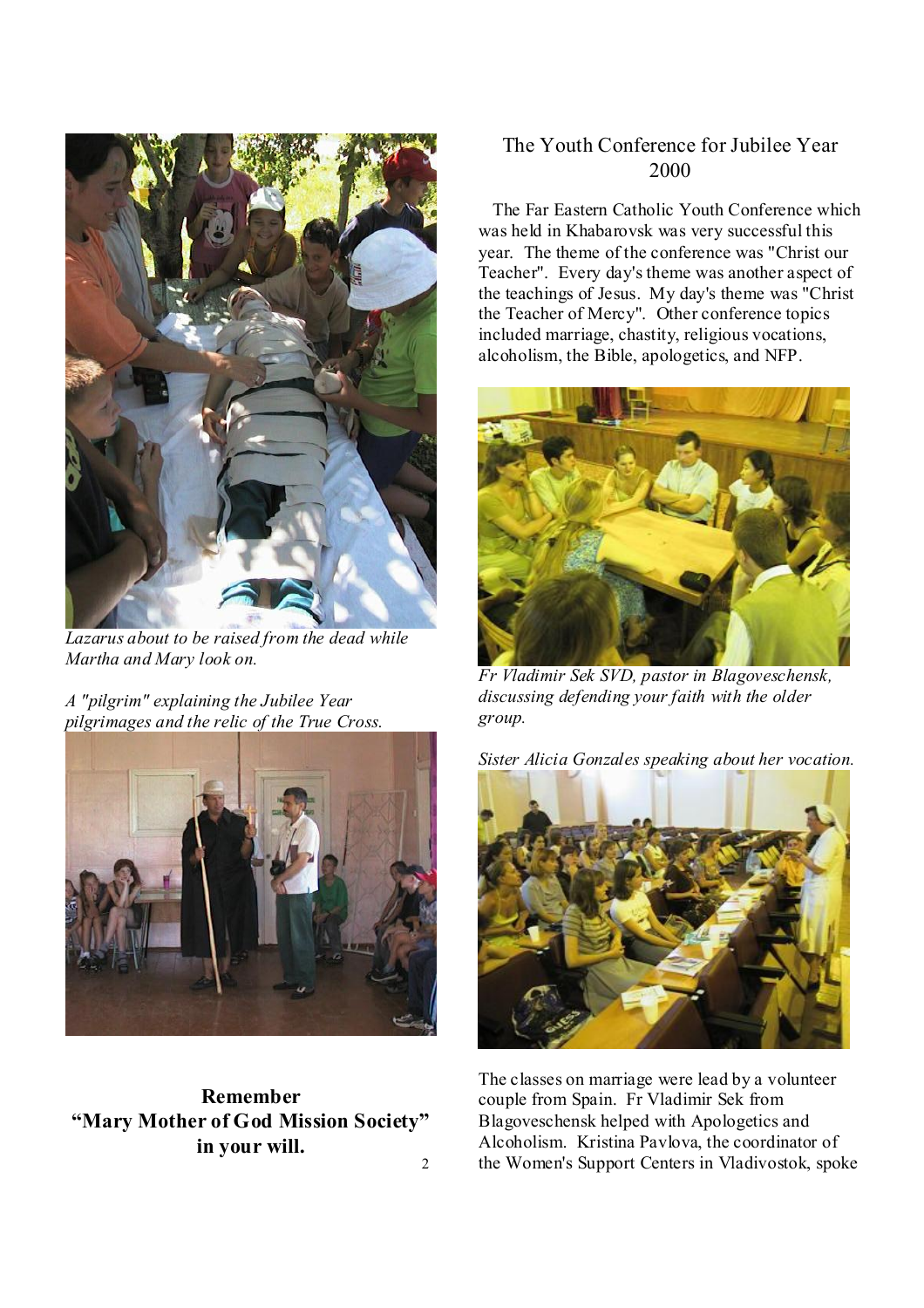# **2000th Anniversary Christmas Present for the Lord? Mission Office Project for Mary Mother of God Mission Society in Vladivostok, Russia**

Would you like to send a Christmas present to the Lord for His 2000<sup>th</sup> Birthday? Consider donating for our new mission office in Russia from the list below! Or consider dedicating something from the list to your friends or departed loved ones for the Jubilee Christmas! We will provide the memorial plaque. Maybe your parish or parish organizations would like to help—please ask them.

Father McGuire's Mission Share of Kentucky and the Mary Stuart Rogers Foundation of California helped us to buy land, and an anonymous donor promised to fund the architectural work and the foundation of the new mission building. These events have prompted us to begin the new building, which, eventually, will allow us to remove the last floor from the church and return the church to its original interior beauty.

The new building will house Fr Effing, Fr Maurer, and Brother Oleg, and for our seminarians. It will include all the parish offices and classrooms, will be a center for production of religious materials. It will be used for conferences, workshops, training programs, and parish events.

Those who have visited Vladivostok know that our mission offices, as well as the living spaces of our missionaries are currently located on the first floor of our church building, i.e. on the main floor of the church. This is because when the Soviet government converted the church building into an archive in the 1950's, they added three floors inside the church. We have removed the top two floors to make room for mass with the altar and pews as you see it in photos today. We couldn't remove the last floor to return the church to its original condition because all the parish and mission offices for our seven parishes, as well as the living space for our missionaries, and their kitchen and bathrooms are still located on the main floor of the church.

Before the diocese and parish in Vladivostok were closed by the Soviets, there were other buildings, including the parish school, the bishop's house, the priests' house, the guard's house, and the catechists's house which where located near the church. Even today the government would give us these old 100-year-old wooden buildings if we bought new apartments for the current many residents. But it makes better economic sense to simply build a new building.

The following list is of cost estimates for building and furnishing each area of the new mission office. As you review the list, keep in mind that some items will be purchased used, some will be purchased from Korean or Chinese suppliers, and some costs may differ from those in the US.

Thank you for your gift for the needs of the Church in Russia. God bless you.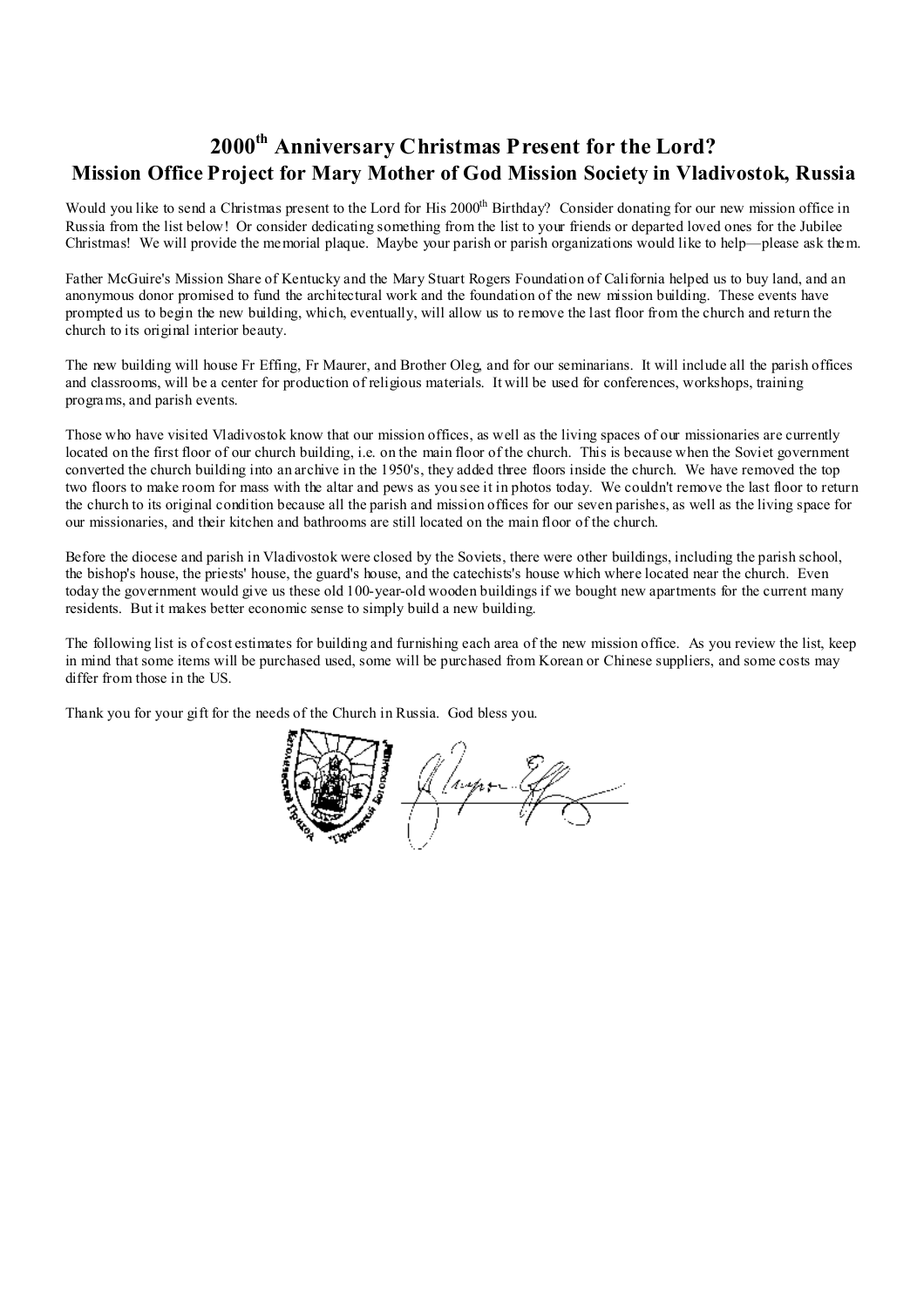# **Projected Costs for New Mission Office**

| Land              |  |
|-------------------|--|
|                   |  |
|                   |  |
|                   |  |
|                   |  |
| Base ment/Storage |  |
|                   |  |
|                   |  |
|                   |  |
|                   |  |
|                   |  |
|                   |  |
|                   |  |
|                   |  |
|                   |  |
|                   |  |
|                   |  |
|                   |  |
|                   |  |
|                   |  |
|                   |  |
|                   |  |
|                   |  |
| <b>Main Floor</b> |  |
|                   |  |
|                   |  |
|                   |  |
|                   |  |
|                   |  |
|                   |  |
|                   |  |
|                   |  |
|                   |  |
|                   |  |
|                   |  |
|                   |  |
|                   |  |
|                   |  |
|                   |  |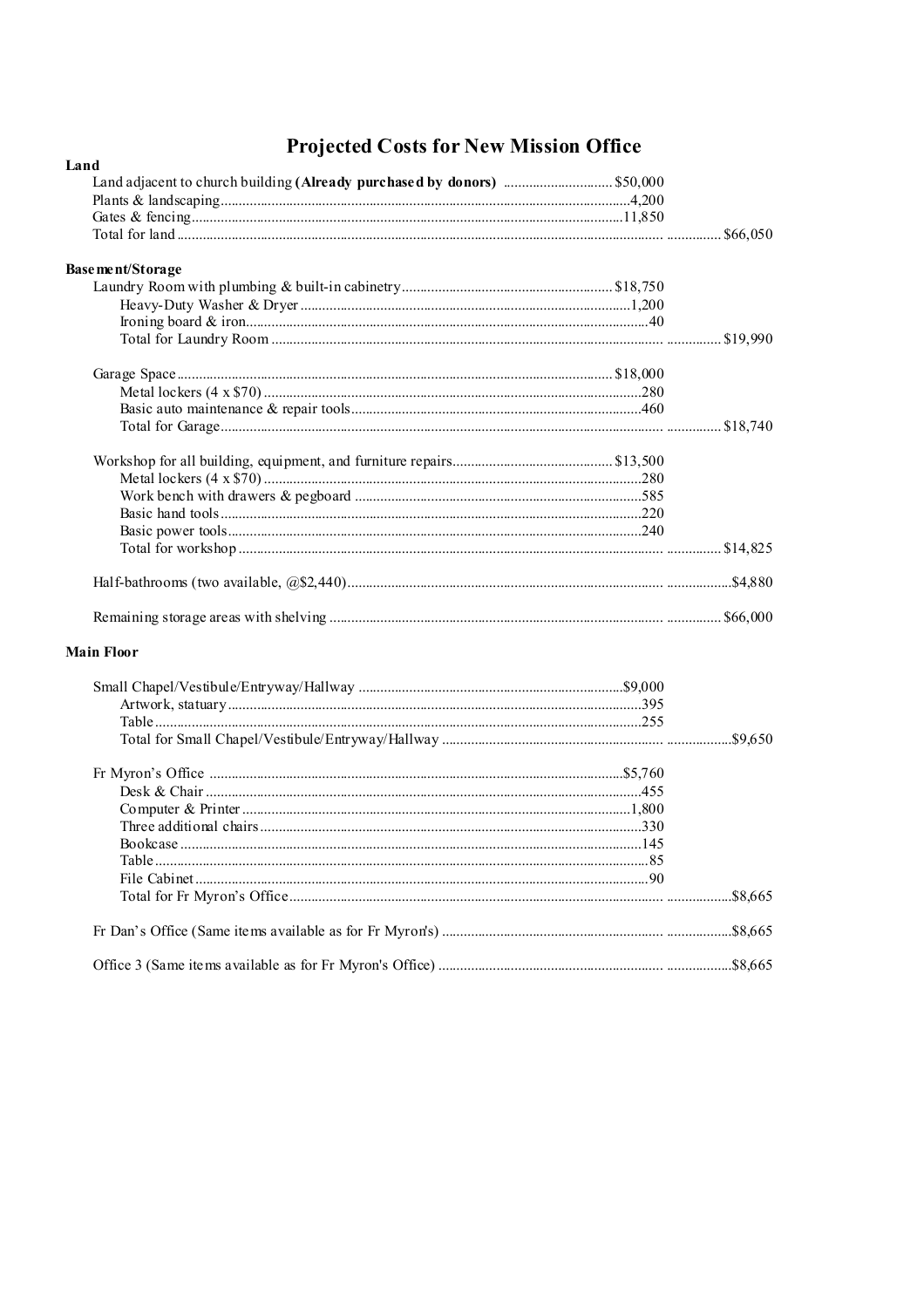| <b>Second Floor</b> |  |
|---------------------|--|
|                     |  |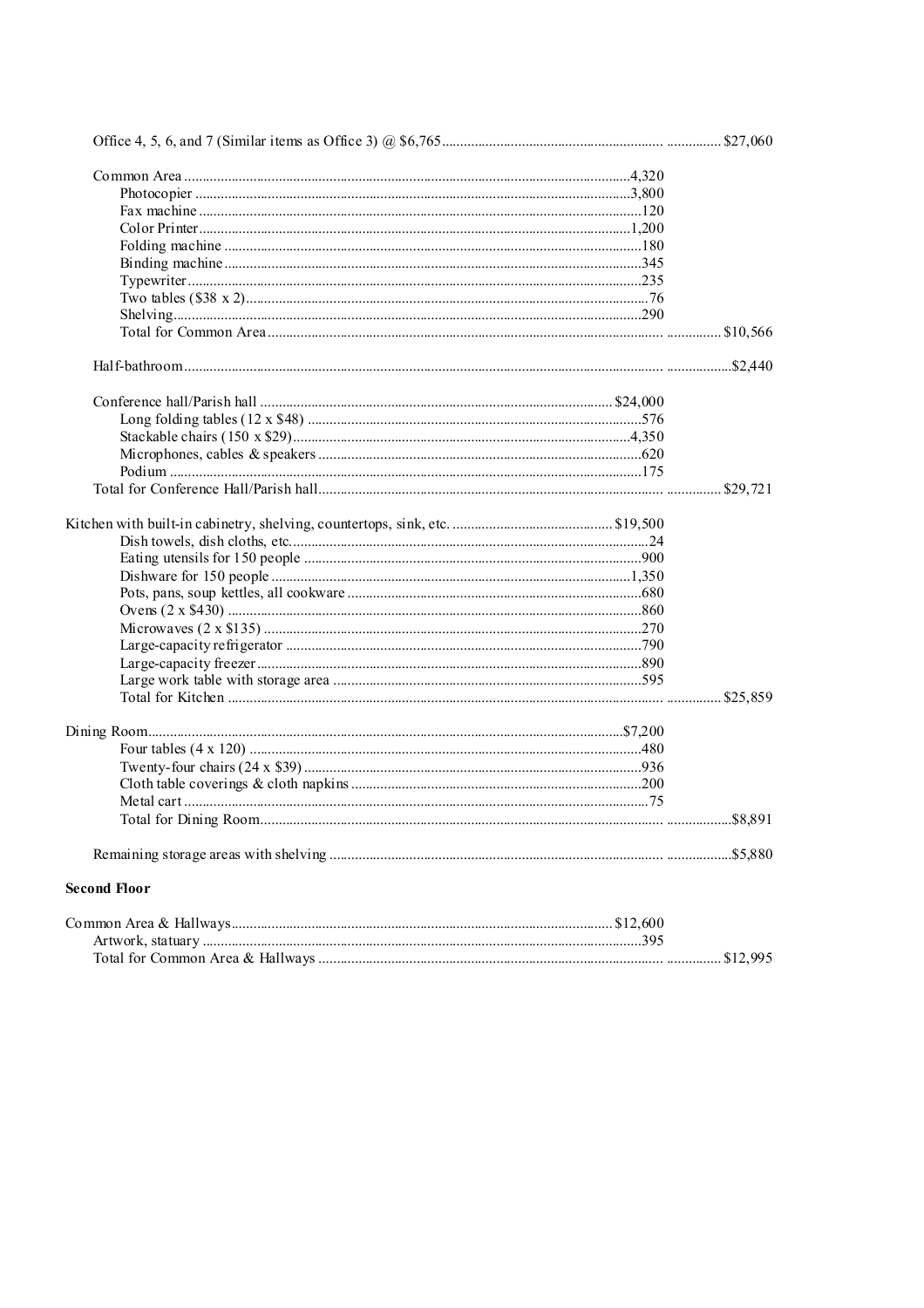### Miscellaneous Items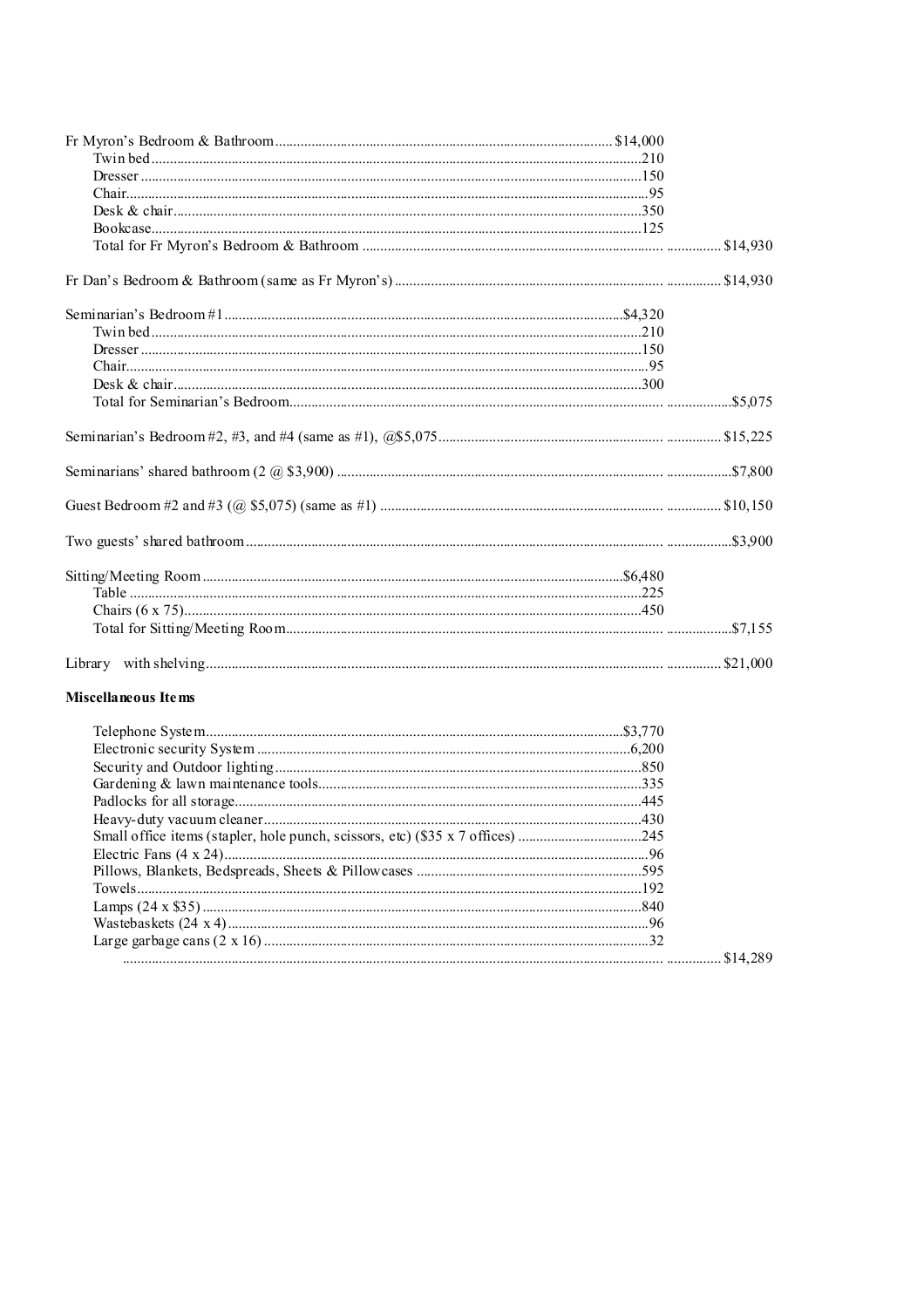about abortion and birth control. Our own Sister Alicia spoke about women's vocations, which proved for the youth to be one of the most interesting talks of the conference.



*Conference participants "on the air" on Christian Radio in Khabarovsk* 

We also dealt with consumerism, which maybe in Russia can be better called materialism. We spoke about building a life and family in the new Russia, where values are changing and where no one knows exactly what to study at the university because it isn't clear which direction society will take. We spoke about struggling with negative aspects of the current wild form of capitalism, especially American pornography and American blood-and-guts movies which are the daily fare on television, where you can learn 100 easy waysto kill and commit crimes and get away with it (and even be proud of it). We spoke about "steepness" (the Russian word for "rich and conscienceless") and about the mafia. Chilling topics, yes? But we also had a Bible course for those who were attending the conference for the first time, and daily athletic activities to give the brain a rest from all the work.

There were about 35 youth at the Conference- smaller than last year, but they were much more serious and prayerful. Fr Vladimir, who had earlier attended Jubilee Year youth conferences in Rome and in Saratov in Eastern Russia, said that our conference is completely different than the others--other conferences try to entertain the youth in the hope that they will be attracted to the Church. We try to take the youth seriously and

really teach them and help them find their way in life. They respect that.



*The Parish of the Holy Trinity of South Khabarovsk invited participantsto a final dinner. Fr Edward Schoellman, the host pastor of the conference, at the far end of the table.* 

 Transfiguration Parish in Blagoveschensk invited us to have the conference in their city next year. It is a good way to involve new youth, and expose them to the already well-formed Christian youth of our parishes.

# **How to Communicate with Us**

#### **In Russia:**

**Phone:** (011-7)-4232-26-96-14 **FAX:** (011-7)-4232-26-96-16 **E-mail:** [myron@eastnet.febras.ru](mailto:myron@eastnet.febras.ru) [daniel@eastnet.febras.ru](mailto:daniel@eastnet.febras.ru) [CARITAS@mail.primorye.ru](mailto:CARITAS@mail.primorye.ru) **Internet** Russian language: <http://www.catholic.ru>

Please do **not** send any **donations** of any kind directly to Russia. For donation information, see below.

**Letters** without donations can be sent to: Most Holy Mother of God Catholic Parish Volodarskovo 22 690001 Vladivostok RUSSIA

#### **In America:**

**Phone:** (651)690-5139 **FAX:** (651)690-5139 **E-mail:** [RussianMission@juno.com](mailto:RussianMission@juno.com) English language: **Internet:** <http://www.vladmission.org>

**Donations** should be sent to: Mary Mother of God Mission Society 1854 Jefferson St St Paul MN 55105-1662